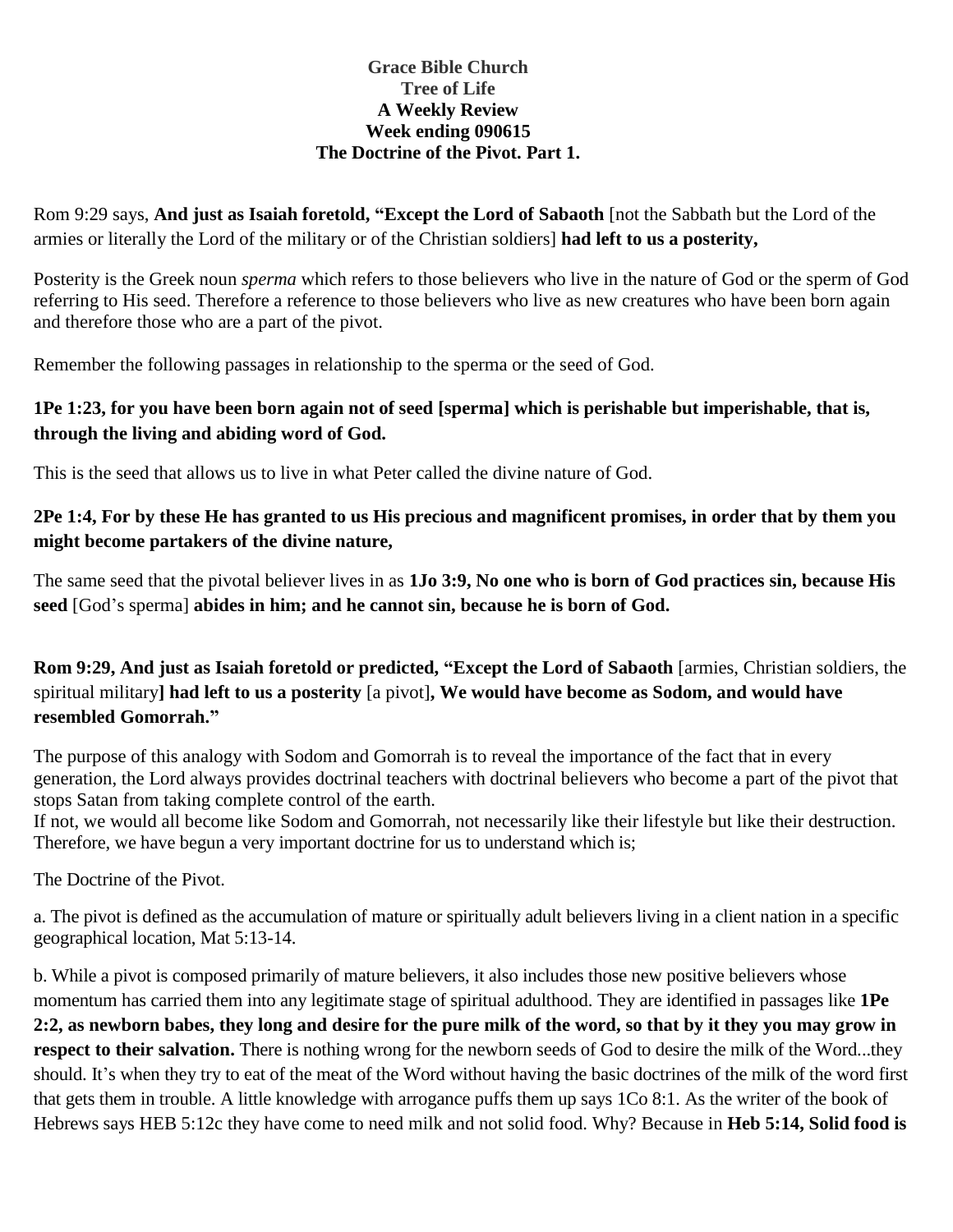### **for the mature, who because of practice, practice, practice, have their senses trained to discern between divine good and that good which is evil.**

c. A third principle under the definition is that technically, the pivot also includes believers who have fulfilled the principle of "virtue first" as their first priority in the plan of God. Not works or their own righteousness but virtue first! The command for the Christian way of life is virtue first. Not witnessing! Not serving! Not praying! Not doing great things for God...but virtue first.

1. At the time that the apostle Paul wrote this to the Romans, virtue always meant devotion and loyalty to your family. Some believers have no loyalty at all except loyalty to themselves. None whatsoever - they are loyal to themselves i.e. Arrogance. They are pre-occupied with themselves-i.e. subjectivity. They have no loyalty in life and so virtue always meant that you had developed loyalties in life. The Romans also knew that no one could be virtuous unless they accepted authority (beginning with the authority of their parents). Virtue begins with a willing acceptance of parental authority which gives unity and strength to the family and it resulted in the Romans conquering the world.

2. Virtue also meant reverence and devotion to the authorities over the Romans at that time. This included respect and loyalty toward God which was revealed by exact performance of all that God required. Or a right thing being done in a right way. It also meant respect for the laws of establishment and the Roman government.

3. The third meaning of virtue to the Romans meant justice or faith - to them faith meant to be true to one's word. In the Roman business world a man's word was his bond and they didn't need signed contracts. By virtue they meant what we would call faithfulness or the ability to fulfill one's obligations and keeping one's word.

4. The fourth meaning of virtue meant virtue through absolute self-control.

5. And then the fifth meaning was consistency or perseverance. It seems like the only thing that is really consistent in this world today is inconsistency.

d. A fourth principle under definition is that when it comes to the pivot, the pivot is made up of believers who have virtue which is the visible manifestation of the invisible, i.e., metabolized doctrine and the power of the Holy Spirit controlling the soul. Humility is the foundation for all virtue.

e. For the pivotal believer, virtue is the quality of intrinsic good; it is not proving one's worth or who you really are– inwardly–meaning you are not a phony, which so many are – and why they hate the truth that exposes them, Gal 4:16. The believer who is trying to prove something cannot improve spiritually. Proving one's worth is arrogance; improving one's worth spiritually is wisdom. Arrogance is the antithesis of and is antagonist to virtue. Believers who reside and function in the PPOG produce virtue, while believers who reside and function in the cosmic system destroy virtue and produce pseudo-virtue. And it is virtue manufactured inside the PPOG that is the source of all true happiness in life. Therefore, virtue and happiness coexist. There is no happiness in the cosmic system. Pseudo-virtue manufactured in the cosmic system is the basis of all hypocrisy in life.

In the dispensation of the church, the Christian service that is most important is done where people cannot see it. Believers in the pivot stand out in contrast to believers living in the cosmic system, whose arrogance from motivational arrogance results in self-righteous, crusader arrogance. These believers are apostate, recognized by their own clichés', their hypocritical sweet personalities, their self-righteousness, their crusader arrogance, their distortion of doctrine and disorientation to reality, and they are potential revolutionists. In fact, a certain number of these type of believers are even mentally ill from arrogance. In fact, you can also recognize the shrinking of the pivot by the social action and civil disobedience advocated and practiced by believers. Therefore, the true Christian influence in the national entity is spiritual.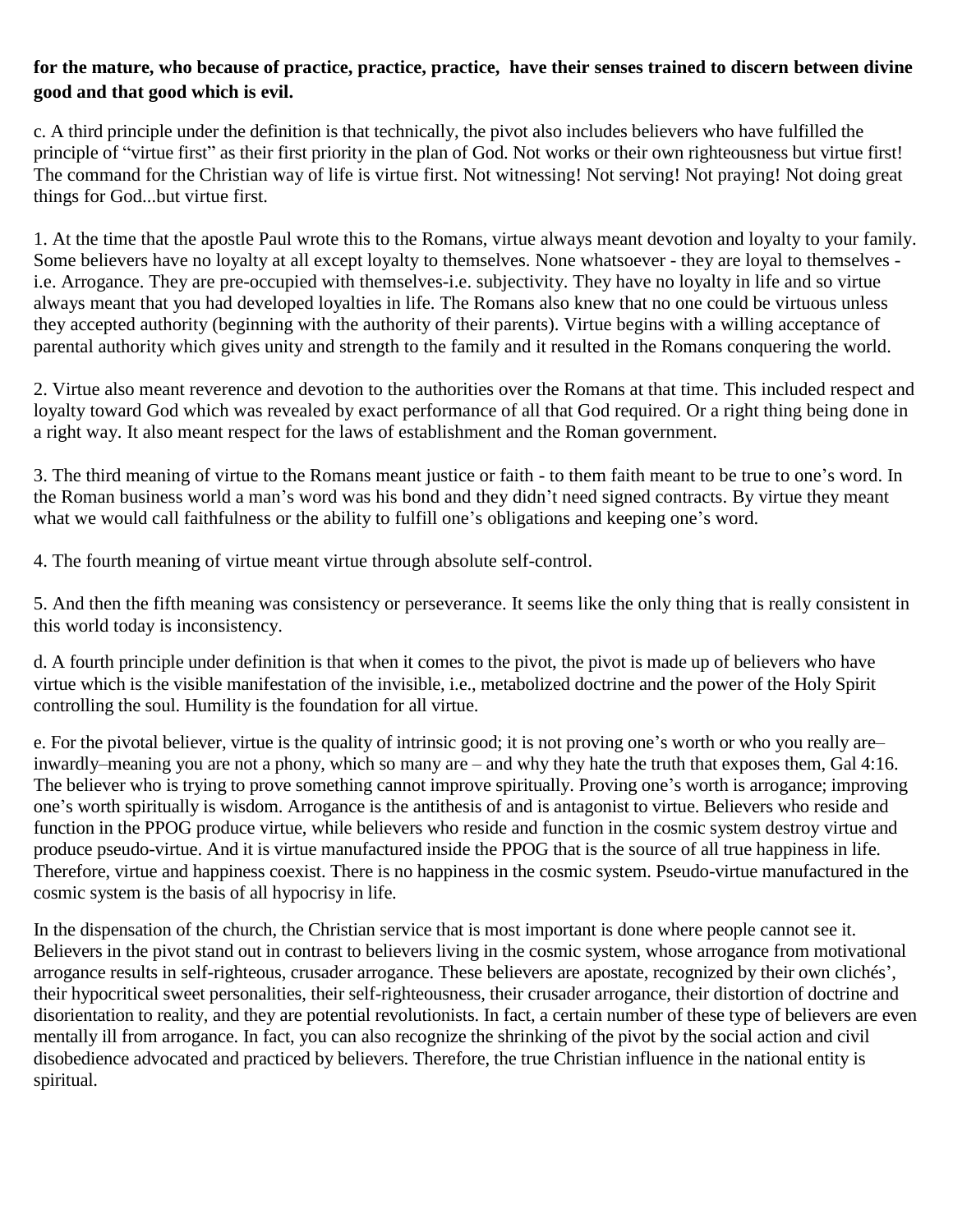The believer's civil responsibility is defined under the laws of divine establishment, as in ROM 13:1 Let every person be in subjection to the governing authorities. For there is no authority except from God, and those which exist are established by God.

**Rom 13:2-10, Therefore he who resists authority has opposed the ordinance of God; and they who have opposed will receive condemnation upon themselves. For rulers are not a cause of fear for good behavior, but for evil. Do you want to have no fear of authority? Do what is good, and you will have praise from the same; for it is a minister of God to you for good. But if you do what is evil, be afraid; for it does not bear the sword for nothing; for it is a minister of God, an avenger who brings wrath upon the one who practices evil. Wherefore it is necessary to be in subjection, not only because of wrath, but also for conscience' sake. For because of this you also pay taxes, for rulers are servants of God, devoting themselves to this very thing. Render to all what is due them: tax to whom tax is due; custom to whom custom; fear to whom fear; honor to whom honor. Owe nothing to anyone except to love one another; for he who loves his neighbor has fulfilled the law. For this, "You shall not commit adultery, You shall not murder, You shall not steal, You shall not covet," and if there is any other commandment, it is summed up in this saying, "You shall love your neighbor as yourself." Love does no wrong to a neighbor; love therefore is the fulfillment of the law.**

Christianity must never be the state, though religion always tries to be the state, (e.g., Arab countries like Iran and Syria). Both countries who are anti-Semitic and fallen apart and then of course blaming Israel and the great Satan, the USA. When, as Isaiah predicted and the Bible predicted two thousand years ago about the fact that there would be an Arab-Israeli conflict until the Lord comes back.

**Gal 4:22-27, For it is written that Abraham had two sons, one by the bondwoman** [Hagar-Ishmael = father of the Arab race] **and one by the free woman** [Sarah-Isaac-father of the Jewish race]**. But the son** [a reference to Ishmael] **by the bondwoman** [Hagar-Sarah's slave] **Ishmael was born according to the flesh,** [Abraham and Sarah tried to fulfill the promise of God on their own] **and the son** [Isaac] **by the free woman** [a reference to Sarah] **came through the promise. This is allegorically speaking: for these women are two covenants, one proceeding from Mount Sinai** [referring to the bondage of the Law] **bearing children who are to be slaves; she is Hagar. Now this Hagar is Mount Sinai in Arabia, and corresponds to the present Jerusalem, for she is in slavery with her children. But the Jerusalem above is free; she is our mother. For it is written, "Rejoice, barren woman a reference to Sarah who thought she was beyond menopause didn't think it was possible to have a child.**

# **Gal 4:29, But as at that time he who was born according to the flesh [Ishmael] persecuted him who was born according to the Spirit [Isaac], so it is now also.**

The battle between Ishmael and Isaac still goes on today in the analogy between the Arabs and the Jews. And so today as a client nation to God and especially as a part of the pivot the influence of Christianity is not produced by influencing with Christian principles, but by growing in grace and establishing a pivot that has invisible historical impact. And this does not mean we are to force Christian principles upon the citizens of our nation. God forbid that we ever become like France when John Calvin literally has some French citizens beaten and even put to death because of rejecting the Bible.

On October 27, 1553 [John Calvin,](http://www.evangelicaloutreach.org/johncalvin.htm) the founder of [Calvinism,](http://www.evangelicaloutreach.org/calvinismrefuted.htm) had Michael Servetus, the Spanish physician, burned at the stake just outside of Geneva for his doctrinal beliefs! Obviously, he had a prolonged, murderous hate in his heart and was willing to violate Scripture to put another to death and in a cruel way. Servetus was convicted of heresy by the Roman Catholic church but he escaped the death penalty by a prison break. And then heading for Italy, Servetus was stopped at Geneva, where he had been denounced by Calvin and the other religious Reformers. He was seized the day after his arrival, condemned as a heretic when he refused to repent, he was **burned in 1553 with the approval of John Calvin**. Here we see the evil of what happens when the church and state intermingle.